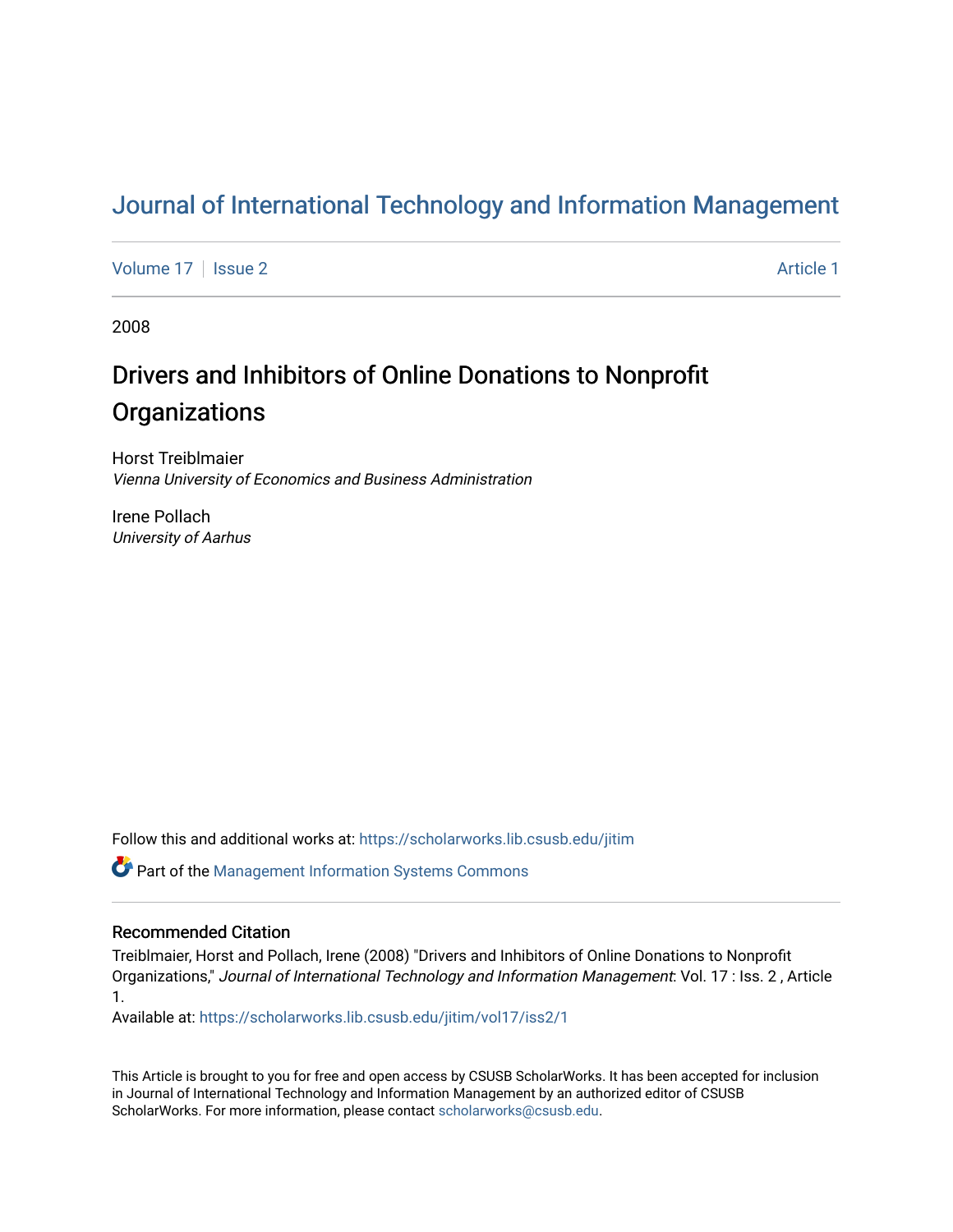## **Drivers and Inhibitors of Online Donations to Nonprofit Organizations**

**Horst Treiblmaier Vienna University of Economics and Business Administration Austria** 

> **Irene Pollach University of Aarhus Denmark**

## **ABSTRACT**

*Despite the overall economic and social importance of nonprofit organizations and the plethora of scholarly literature on electronic commerce, few authors have combined these two fields to tackle the issue of online donations to nonprofit organizations. In this paper we first present a framework that illustrates several antecedents of online donations. After discussing the descriptive results from two surveys, we compare different user groups regarding their attitudes toward online donations. The results suggest that our scales exhibit sufficient reliability and validity and that the two groups differ significantly. Furthermore, we conduct a regression analysis with the cause, trust in the organization, trust in the Internet, and privacy as independent variables and the people's intention to donate online as the dependent variable. Trust in the Internet turns out to be by far the most important influencing factor, exhibiting a significant influence on people's attitude toward donating to nonprofit organizations online.*

## **INTRODUCTION**

Nonprofit organizations seek to effect positive change for the public good. In order for them to fulfill their mission they are dependent on donations from the general public (Guy & Patton, 1989). Over the past decade, electroniccommerce applications have become an indispensable communication channel, supporting the work of nonprofit organizations in two ways. First, e-commerce helps them to disseminate information and communicate with audiences more rapidly. Second, the Internet functions as a fundraising channel, enabling nonprofit organizations to solicit donations online, which reduces their expenses for attracting donations. Offering information, interaction and fundraising capabilities to nonprofits, the Internet has opened up unparalleled opportunities for nonprofits to further their causes and enter into relationships with potential, current, and lapsed donors (MacKay, Parent, & Gemino, 2004; Oly Ndubisi, 2007; Treiblmaier et. al., 2004).

However, nonprofits typically have limited skills, time and budget available to develop and maintain sophisticated Web sites (Hooper & Stobart, 2003). Loiacono and McCoy (2004) have shown that only a small amount of nonprofit websites can be accessed by people with disabilities. Since accessibility is one important indicator of how up-to-date a website is, this suggests that many nonprofit websites lag behind current standards of modern web development and design and need to acquire technological expertise to exploit such opportunities (Te'eni & Young, 2003). Nonprofit websites have also been found to lag behind commercial websites in terms of relational constructs that facilitate use of the site as well as navigation, interaction, and customization on the site (Sargeant, West, & Jay, 2007). A large proportion of nonprofits use third parties to process their donations, as they do not have the required expertise in-house (Waters, 2007). Nonprofits therefore also face the problem that the expenses associated with building and maintaining websites are perceived as a waste of their members' contributions (Wenham, Stephens, & Hardy, 2003). Another challenge in online fundraising is the Web's nature as a pull medium, which entails that site traffic is a determinant of the volume of donations collected online. Even regular donors of a particular nonprofit organization may never visit its website, unless it offers vital information, such as health and medical information (Sargeant, 2001). Despite these challenges, more and more nonprofits compete for donations online.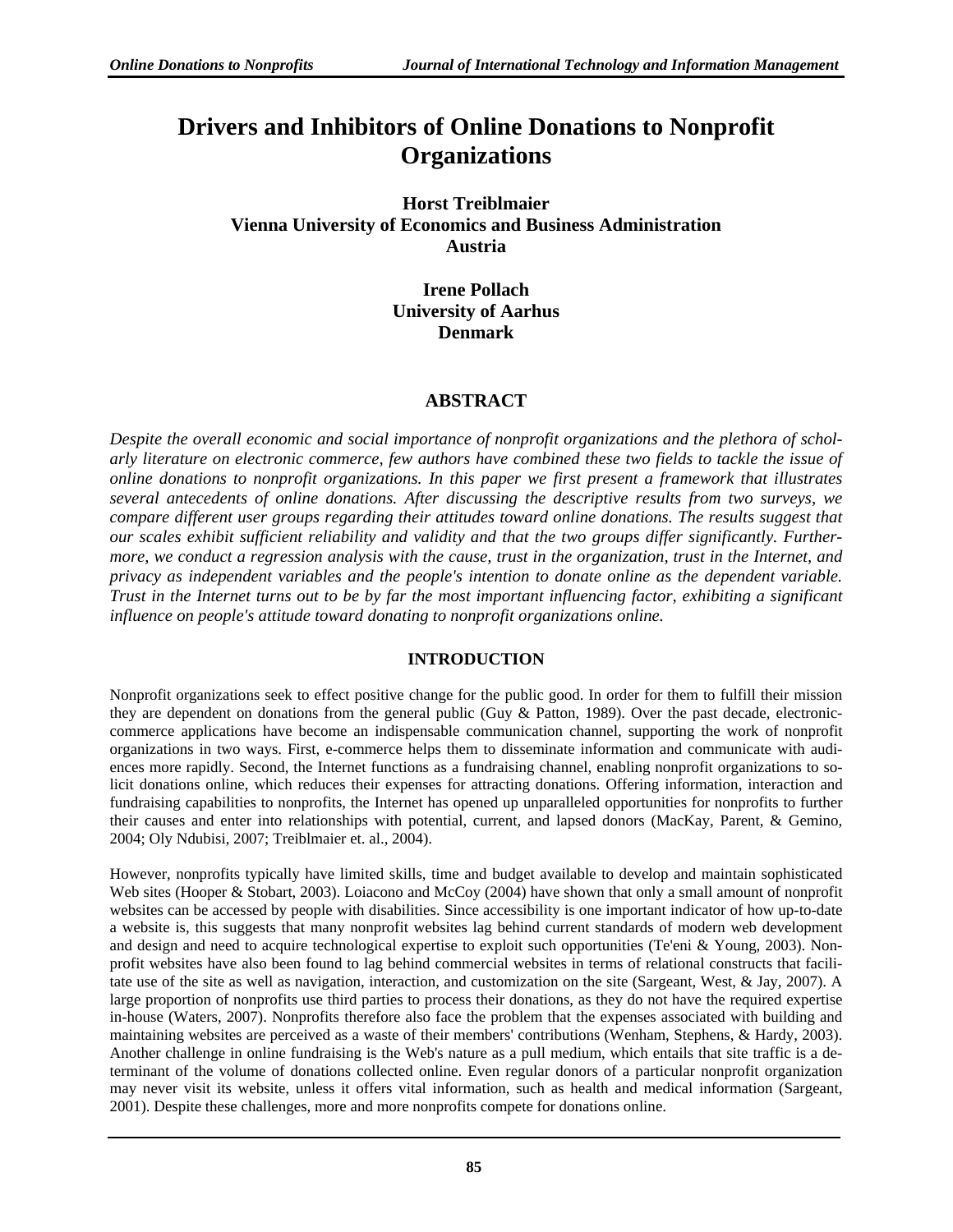In this study we seek to identify factors fostering or hindering people's propensity to donate online. We first review the relevant literature and present a framework identifying the antecedents of online fundraising, before we introduce the research design. We then go on to present and discuss the findings of a survey conducted among donors and nondonors, including a student convenience sample serving as a control group. Since students in general are more technologically savvy than the average citizen and are supposed to earn an above-average income in the future, they impose an attractive target group for many NPOs that offer online donations. In order to assess how certain factors shape donors' attributes toward giving online, we also conduct a regression analysis. Finally, we discuss the results and identify avenues for future research.

## **PREVIOUS RESEARCH**

In this section we review the literature on factors influencing charitable giving and altruism with a view to identifying factors potentially influencing people's decisions to donate money to a charitable organization. Previous research has shown that people's giving behavior is affected by demographic factors such as age (Nichols, 1992), gender (Hall, 2004), income (Schlegelmilch, Love, & Diamantopoulos, 1997), education (Edmundson, 1986), marital status (Mesch, Rooney, Steinberg, & Denton, 2006) and religious beliefs (Jackson, 2001). Another reason why people donate is that they expect to receive material or immaterial benefits in return for their donations (Andreasen & Kotler, 2003). Immaterial benefits derived from donating to a charitable organization include feelings of higher self-esteem and public recognition or relief from guilt (Amos, 1982; Dawson, 1988). A material benefit obtained from donations could be the tax deductibility of the amount donated (Lankford & Wycoff, 1991).

People may also be motivated to donate by intrinsic factors, which stem from the fundamental human desire to help those in need (Guy & Patton, 1989). These intrinsic motivating factors include feelings such as guilt, pity, empathy, sympathy or fear (Shelley & Polonsky, 2002). However, this need is moderated by people's varying philanthropic disposition, which is either innate or acquired (Brady, Noble, Utter, & Smith, 2002). Further, potential donors are likely to make donations if both their attitudes toward helping and their attitudes toward charitable organizations in general are positive (Webb, Green, & Brashear, 2000).

Previous research also indicates that the way in which an organization designs its fundraising campaign has an impact on the amount of donations it receives (Bennett & Barkensjo, 2005). People have been found to give more, if they are approached in a way they consider appropriate (Frey  $\&$  Meier, 2004). In particular, the circumstances in which people donate have a bearing on their level of continued support for an organization (Hibbert & Horne, 1996). Desmet and Feinberg (2003) report that suggesting a set of amounts to potential donors when making donation requests has an impact on their donor behavior, albeit a smaller one than personal characteristics. Also, the number of times an individual is approached by an organization is an influential variable (Schlegelmilch, Love, & Diamantopoulos, 1997). While previous research has paid attention to circumstances such as donation appeals and campaigns, the Internet as a fundraising channel has received comparatively little attention. Therefore, in this paper we seek to fill this gap by concentrating on the circumstances affecting people's decision to donate online.

#### **A FRAMEWORK FOR ONLINE DONOR BEHAVIOR**

In our research we chose not to concentrate on demographic or socio-demographic variables, as has been done frequently in previous studies. Rather, we add to previous literature by concentrating on those factors which exist independent from the individual, i.e. the cause for which donations are solicited, the organization collecting the money, and the Internet as the transaction medium. Additionally, we include privacy as an attitudinal variable to capture users' general attitudes toward their personal data (see Figure 1).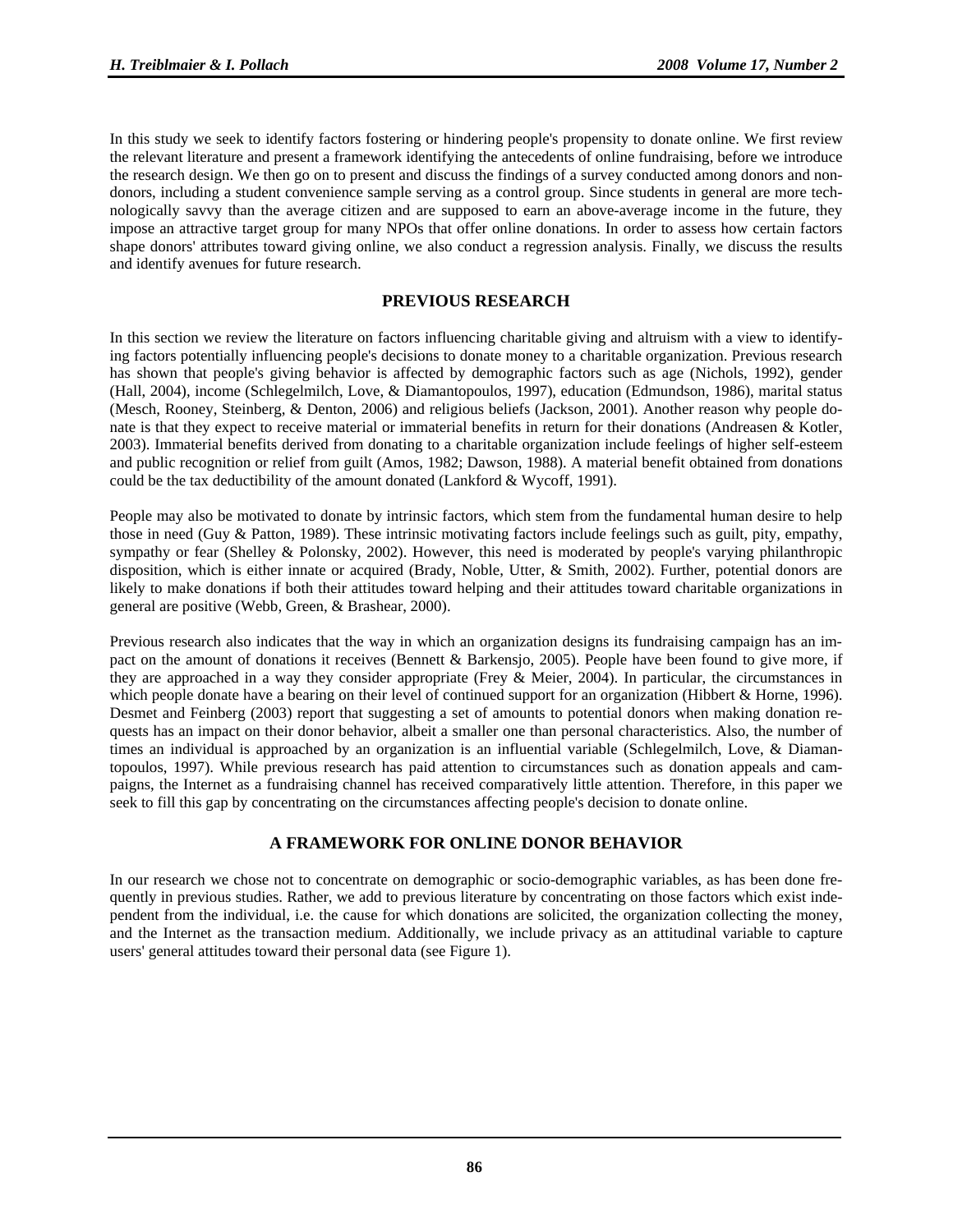

#### **Figure 1: A Framework of Online Donor Behavior.**

All of the factors outlined above pose serious challenges to nonprofits seeking to raise funds online, since donors may end their relationship with the organization receiving their money at any time without any serious effects for themselves, if they are not comfortable with the cause the organization supports, the way it is managed, or they way it handles online donations. The framework presented in Figure 1 combines extrinsic factors assumed to influence people's intention to donate online. These factors pertain to the cause for which donations are solicited, the organizations asking for the donations, and the Internet as the transaction medium. Since intrinsic, motivating factors have been dealt with exhaustively in the literature, they were not considered for this framework. In this paper, we argue that people's involvement with the cause, their trust in the organization and the Internet, as well as their attitudes toward online privacy will have a bearing on their intention to donate online, which we hypothesize to influence their attitude toward donating online. Our six hypotheses are explained in more detail below.

It has been argued that people's past experience with a particular cause as well as their attitude toward the cause's worth determine their propensity to give to this particular cause (Shelly & Polonsky, 2002). Accordingly, we argue that the donors' attitude toward the cause they donate their money to will influence their decision to give money online.

#### *Hypothesis 1. There is a positive relationship between a specific cause and people's intention to donate online.*

It has been suggested that donations are related to people's involvement in the cause (Grace & Griffin, 2006), which is defined as "the perceived relevance of the object based on inherent needs, values and interests" (Zaichkowsky, 1985, p. 342). Nonprofits often collect money for specific projects which are focused on a certain geographical area, for example, when natural disasters happen. Typically, this also goes hand in hand with substantial media coverage. If disasters happen in close proximity to one's home, the impact of such disasters is very visible and thus affects potential donors more than disasters happening in other parts of the world. We therefore argue that donors are more willing to support causes in close proximity to their homes or at least projects in their home countries rather than projects carried out elsewhere.

#### *Hypothesis 2. There is a positive relationship between the proximity of the location of the project and people's intention to donate online.*

The organization receiving the donations also plays a crucial role in people's propensity to give. First, emotional attachment to a particular organization may be a factor that motivates them to donate to this organization (Brady et al., 2002). Focusing on donor perceptions of the recipient organization, Sargeant et al. (2006) found that trust in the receiving organization determines people's commitment to it, which again stimulates giving behavior. Their research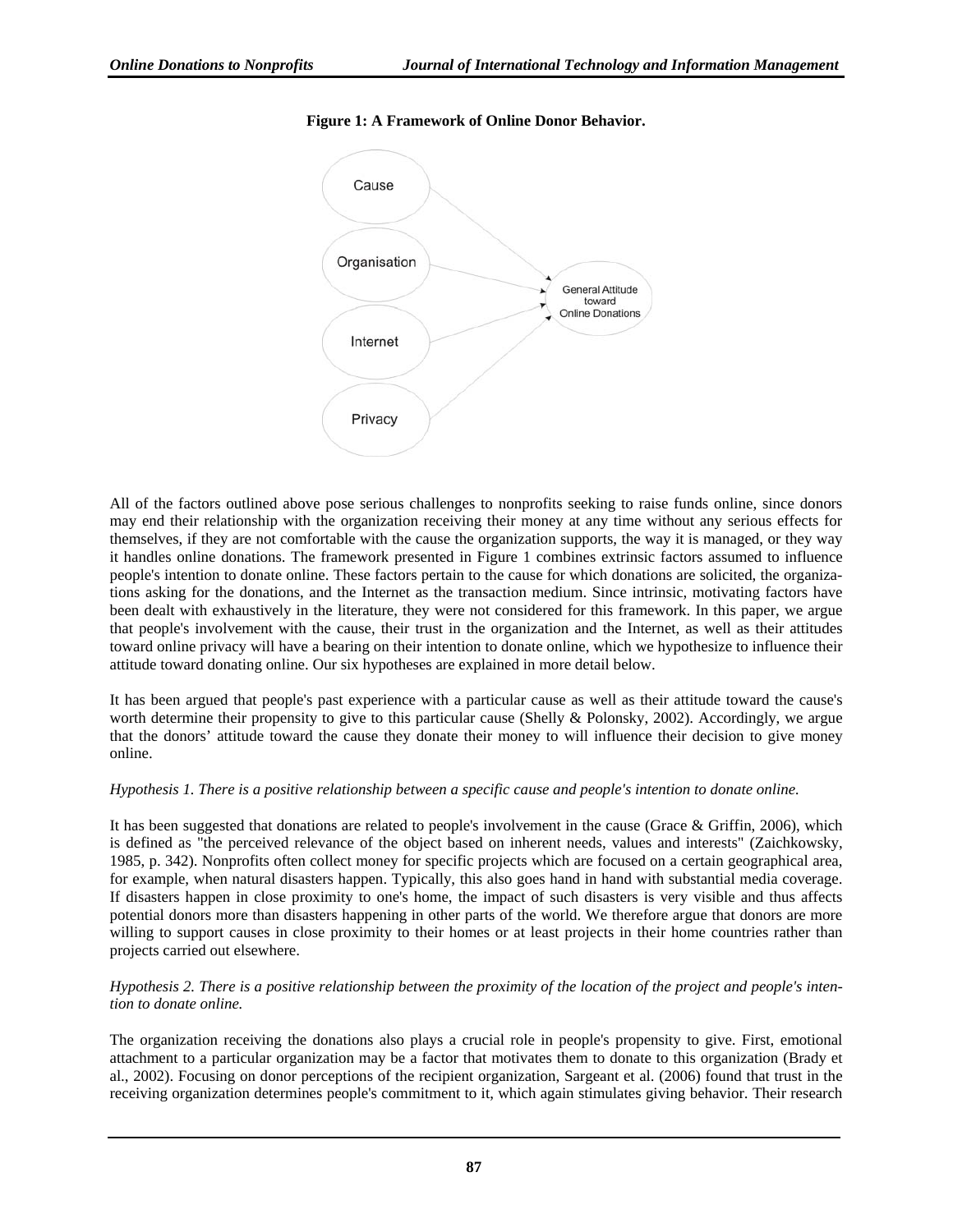has also shown that people's perception of the organization's fundraising communication as well as the performance of the organization determine the level of trust donors have in the organization, while their commitment is dependent on the emotional and familial utility donations provide them with. This is in line with Tan and Sutherland's (2004) argument that one dimension of consumer trust in electronic commerce is interpersonal trust, which they define as consumers' trust in the competence and integrity of the electronic vendor.

#### *Hypothesis 3. There is a positive relationship between people's trust in the organization and their intention to donate online.*

Although the speed and convenience of payment transactions over the Internet may seem appealing to donors, the nature of the medium has several potentially negative ramifications that may deter them from donating online. Users' fear of technology as well as their Internet experience determine their likelihood of using the Internet for commercial transactions (Tan & Sutherland, 2004). Thus, even if potential donors visit a nonprofit's website, they may not donate online if they perceive the Internet as an unreliable and untrustworthy payment channel. Security concerns influence people's propensity to engage in commercial online transactions (Bidgoli, 2003) and thus may also influence their propensity to donate online (Pollach, Treiblmaier, & Floh, 2005). Further, users may perceive a website as cognitively complex and may abort the donation process, even if they had intended to donate online.

#### *Hypothesis 4. There is a positive relationship between people's trust in the Internet and their intention to donate online.*

Given the ease with which data can be collected on the Internet and stored without any additional efforts, it is not surprising that many Internet users are reluctant to provide personal data over the Internet (Lippert & Swiercz, 2007). Previous research has shown that privacy is one of the major factors inhibiting financial transactions offline (Culnan, 1993) and online (Phelps, D'Souza, & Nowak, 2001; Dinev & Hart, 2006). In the case of online donations Internet users may even be afraid of receiving unsolicited donation requests from the organization in the future.

#### *Hypothesis 5. There is a positive relationship between the level of anonymity and people's intention to donate online.*

In addition to concerns about how their money will be spent by the organization, as discussed above, donors may be worried about how nonprofits treat their personal data. In general, Internet users have been found to fear privacy intrusions, e.g. when personally identifying data are collected about them and shared with third parties without their consent (Clarke, 1999). This issue is closely related to Hypothesis 5, but goes one step further and deals with donors' perceived knowledge about how nonprofits actually handle their data. We argue that those respondents who feel that they lack sufficient information about the further handling of their personal data are less likely to donate online.

*Hypothesis 6. There is a positive relationship between the perceived correct usage of personal data and people's intention to donate online.*

#### **RESEARCH DESIGN**

In view of the scant attention previous research has paid to donor behavior online, this paper examines the factors fostering and inhibiting online donations. To determine how much influence these factors have on people's willingness to donate online, a survey was conducted focusing on factors pertaining to the cause, the organization, trust in the Internet, and general privacy concerns.

The Austrian Red Cross and the Austrian chapter of the World Wide Fund for Nature supported us by sending out a newsletter to their members including a link to an online questionnaire and asking recipients to complete the questionnaire. No incentive was given for filling out the questionnaire. A pretest, including qualitative interviews with Internet users and nonprofit experts, was carried out to ensure that all questions were comprehensible. The website hosting the questionnaire used sliders to generate a magnitude scale from 1 to 100 instead of the commonly used Likert-type scales to determine people's attitudes toward the constructs included in our framework. Slider scales have been shown to comprise a number of advantages, such as their ease of use and the avoidance of a central tendency (Treiblmaier, Pinterits, & Floh, 2004). A total of 100 questionnaires were filled out completely. To supplement this convenience sample, we conducted a second survey amongst students in order to be able to identify significant atti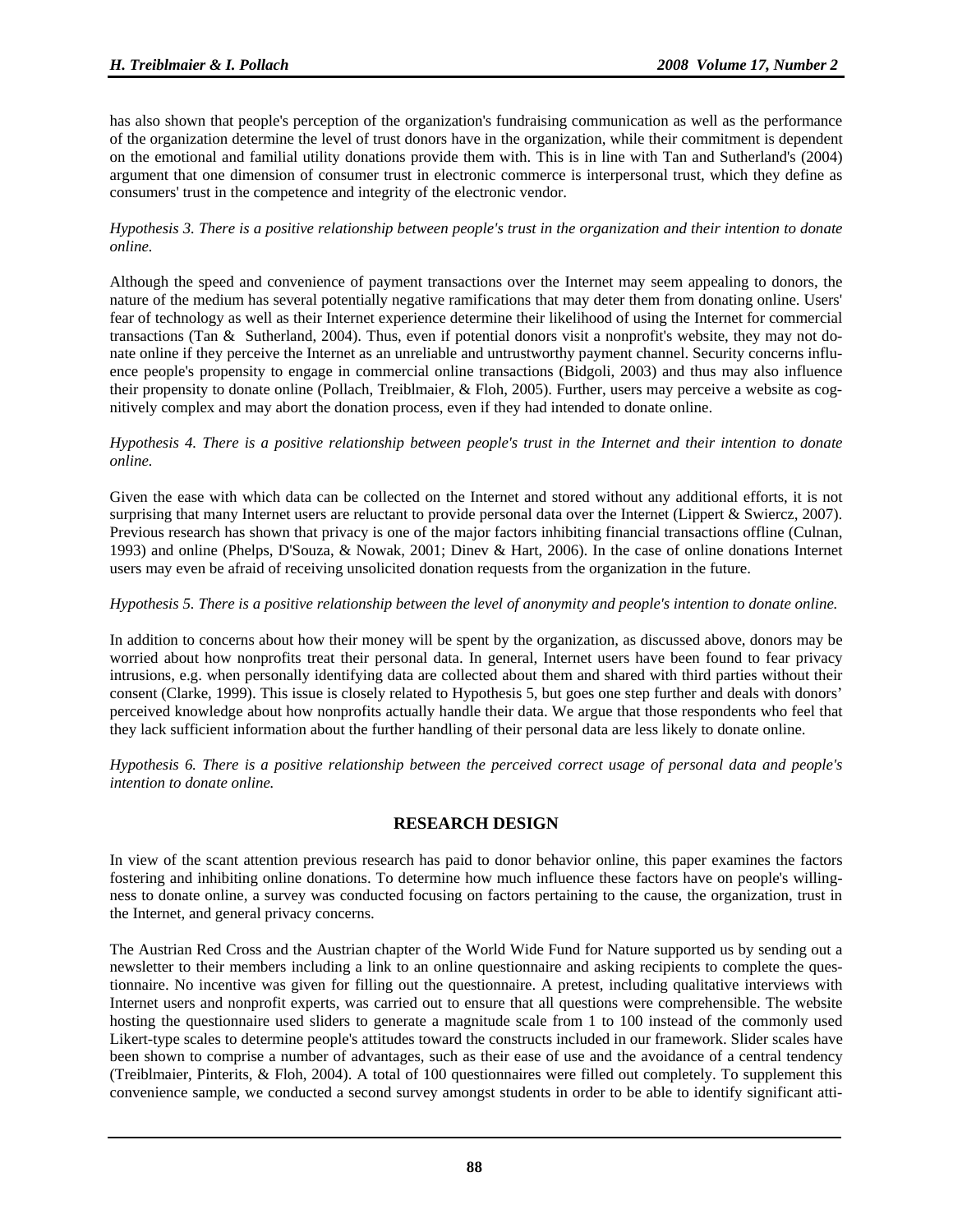tudinal differences. For many NPOs, students constitute a major future target group, given their above-average level of education and future income.

The second survey resulted in 122 responses, increasing the total number of responses to 222. Before testing the hypotheses formulated above, we first seek to answer the following research questions:

- (1) *Are the members of the nonprofits aware of the opportunity to donate online?*
- (2) *Are those members of nonprofits who have had no previous knowledge of the opportunity to donate online willing to use the Internet for donations in the future?*
- (3) *Are there any attitudinal differences between students and nonprofit members?*

Question (1) looks at the success of the nonprofits' communication strategies, while question (2) is directed toward measuring the potential future success of making users aware of the opportunity to donate online. Differentiating between students and members of nonprofit organizations, question (3) takes into account whether there are significant differences between these two groups regarding their attitudes toward various aspects of online donations.

#### **RESULTS**

The respondents were 45.9% male and 54.1% female, with the majority being frequent Internet users who are online between 10 and 20 hours a week. More than half of the respondents were students, one quarter were white-collar employees and the remaining respondents were blue-collar workers, self-employed, retired or homemakers. Also, the overwhelming majority of respondents had completed high school.

| <b>Gender</b> |        | <i><b>Occupation</b></i> |         | <b>Internet Experience</b>       |         |
|---------------|--------|--------------------------|---------|----------------------------------|---------|
| Male          | 45.9%  | White-collar             | 25.2%   | Beginner                         | $0.0\%$ |
| Female        | 54.1%  | Blue-collar              | $0.5\%$ | Occasional User                  | 9.9%    |
|               |        | Self-employed            | 5.0%    | Frequent User                    | 61.7%   |
|               |        | Homemaker                | 0.9%    | Expert                           | 28.4%   |
|               |        | Retired                  | 2.3%    |                                  |         |
|               |        | Student                  | 56.3%   |                                  |         |
|               |        | Other                    | 9.8%    |                                  |         |
| Age           |        | <b>Education</b>         |         | <b>Frequency of Internet Use</b> |         |
| $13 - 19$ yrs | 5.6 %  | Some high school         | 1.0%    | $1-9$ h/week                     | 13.6%   |
| $20 - 29$ yrs | 62.0 % | High school grad.        | 70.6%   | $10-20h$ /week                   | 49.5%   |
| $30 - 39$ yrs | 17.8%  | College/Univ.            | 23.1%   | $20+ h$ /week                    | 36.9%   |
| $40 - 49$ yrs | 10.8%  | Other                    | 5.4%    |                                  |         |
| $50+$         | 3.8%   |                          |         |                                  |         |

#### **Table 1: Characteristics of Respondents (n=222).**

Note: Figures may not add up to 100% due to rounding differences.

We asked the subscribers of the two nonprofits' mailing lists, who regularly receive information from the NPOs, whether they had known that they had the possibility to donate online. Out of the 100 respondents, 96 returned usable answers. A total of 60 respondents indicated that they were informed about this possibility. Table 2 compares their current knowledge of the opportunity to donate online with their future intention to do so. It also shows the actual and the expected cell counts for a standard chi-square test of independence. A chi-square statistic of 19.83 with one degree of freedom (p value  $\approx$  0) indicates that significant differences between the cells exist. From the nonprofits' standpoint it is noteworthy that the number of users with no previous knowledge who indicate that they would donate in the future (11) is considerably lower than it would be in the case of equal distribution. This suggests that even if nonprofits successfully communicate the option of donating online to potential donors, the response from the users may be less than they expect. Put differently, those users who are more technologically savvy and therefore more inclined to give money online already know about this opportunity.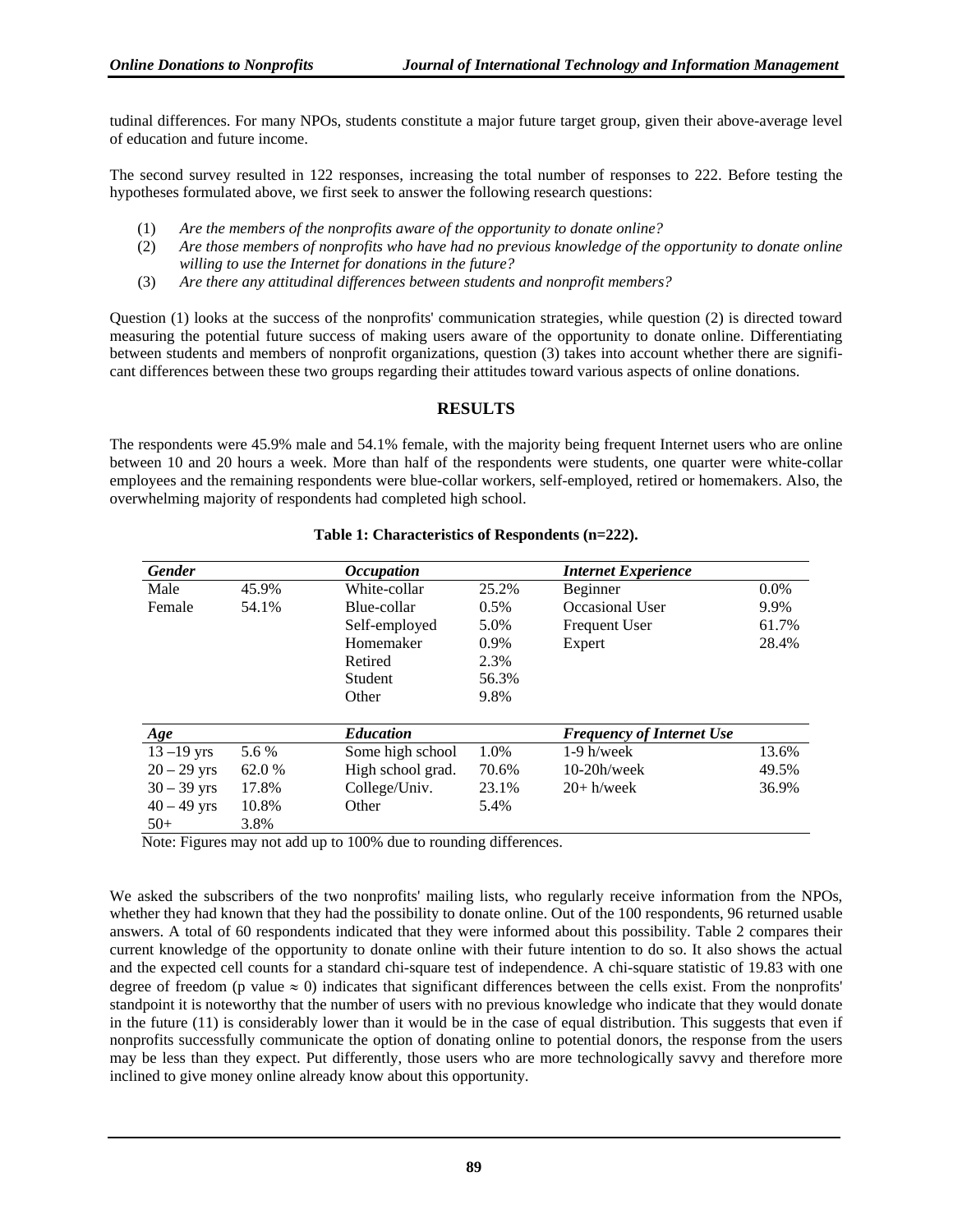|                                            |       | In the future, I will donate online for XY |           |       |  |  |  |
|--------------------------------------------|-------|--------------------------------------------|-----------|-------|--|--|--|
|                                            |       | Yes                                        | No        | Total |  |  |  |
|                                            | Yes   | 46(35.6)                                   | 14 (24.4) | 60    |  |  |  |
| I knew that XY accepts<br>online donations | No    | 11(21.4)                                   | 25(14.6)  | 36    |  |  |  |
|                                            | Total | 57                                         | 39        | 96    |  |  |  |

|  | Table 2: Knowledge and Intention of Donating Online $(n = 96)$ . |  |  |
|--|------------------------------------------------------------------|--|--|
|  |                                                                  |  |  |

Note: Numbers in brackets denote the expected values in the case of equal distribution.

In a next step we tested the scales we used. Since various items have been newly developed or have been adapted and substantially modified from previous literature, it is necessary to treat them just like newly developed scales (cf. Kettinger & Lee, 1999). The means, standard deviation and the correlations between the constructs can be found in Table 3. With the exception of one scale (trust in the organization), all scales exceed the minimum level of reliability (0.7), which was proposed by Nunnally (1978) and is frequently used in scholarly papers. The respective factor loadings, which were gained by conducting an exploratory principal component analysis with Varimax rotation, can be found in the appendix. The Kaiser-Meyer-Olkin measure of sampling adequacy (MSA), which indicates how well the data set is suited for factor analysis was .71, which is referred to as 'middling' by Kaiser and Rice (1974).

|  |  |  |  |  | Table 3: Descriptive Statistics, Reliability and Correlations ( $n = 222$ ). |  |  |
|--|--|--|--|--|------------------------------------------------------------------------------|--|--|
|--|--|--|--|--|------------------------------------------------------------------------------|--|--|

|                               | Mean | SD.  | $\alpha$         |          |         | 3       | 4       |        | 6   |
|-------------------------------|------|------|------------------|----------|---------|---------|---------|--------|-----|
| 1. Type of project            | 79.5 | 20.6 | .73              |          |         |         |         |        |     |
| 2. Location of project        | 74.4 | 19.2 | .71              | $-.18**$ |         |         |         |        |     |
| 3. Trust in the organization  | 76.9 | 15.8 | .55              | $-.02$   | $-.01$  |         |         |        |     |
| 4. Trust in the Internet      | 58.3 | 29.5 | .74              | $-19**$  | .32     | .12     |         |        |     |
| 5. Anonymity                  | 59.1 | 29.0 | .88              | $-.04$   | .01     | $-.01$  | .12     |        |     |
| 6. Data Usage                 | 44.0 | 20.0 | .92 <sub>1</sub> | $-.17*$  | .09     | $-19**$ | .12     | $-.12$ |     |
| 7. Intention to donate online | 69.7 | 21.6 | .83              | $-14*$   | $.30**$ | $-.15*$ | $.81**$ | $.15*$ | .12 |
|                               |      |      |                  |          |         |         |         |        |     |

Note: Pearson Correlation,  $* p < .05$ ,  $** p < .01$ 

In order to determine whether our scales can be used to discriminate between different user groups, we compared the responses of nonprofit members with our student responses. After applying a Levene test to account for the similarity of variances, we used a *t*-test to account for differences in means. As can be seen from Figure 2, students tend to value their anonymity as donors significantly higher than members of the nonprofits do  $(p<01)$ . They also care more about the type of project for which they are donating and less about the location of the project ( $p<.05$ ). Furthermore, they have less trust in the Internet and in the proper use of the data  $(p<0.05)$ . Accordingly, students exhibit a significantly lower intention to donate online than people who are members of nonprofits  $(p<.05)$ . No significant differences can be found regarding trust in the organization.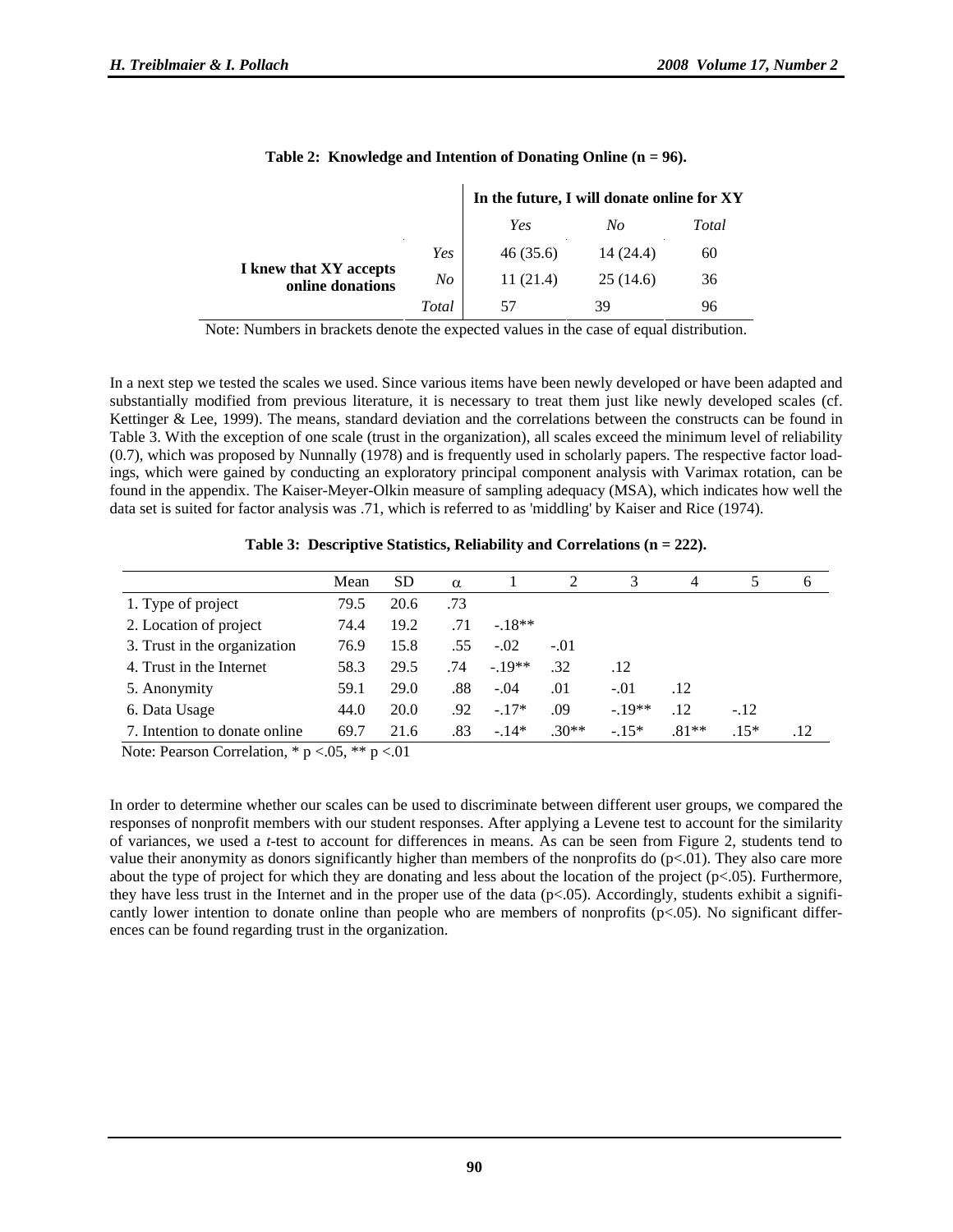

**Figure 2: Comparison of Nonprofit Members and Students (n=222).** 

In Table 4 we present the results of the regression analysis. Since we expected correlations between the independent variables, we tested for the presence of multi-collinearity by estimating the variance inflation factor (VIF) for each independent variable. Our largest value for VIF was 1.169, which is far below the critical threshold of 10, which was proposed by Neter Kutner, and Wasserman (1990). We therefore conclude that multi-collinearity poses no problem for our model. As can be seen in Table 4, our model had a  $R^2$  of .64 and a statistically significant F value ( $p < .01$ ). Interestingly, only trust in the Internet is highly significant and accounts for most of the explained variance. All of the other variables are of minor importance. Therefore, all of our hypotheses can be rejected with the exception of H4, which postulates a positive relationship between trust in the Internet and the intention to donate online.

#### **Table 4: Regression Analysis.**

|                |                              | <b>Beta</b> | т      | Sig. |
|----------------|------------------------------|-------------|--------|------|
| H1             | 1. Type of project           | .049        | 1.045  | .298 |
| H2             | 2. Location of project       | .053        | 1.098  | .274 |
| H <sub>3</sub> | 3. Trust in the organization | .078        | 1.655  | .100 |
| $H4**$         | 4. Trust in the Internet     | .755        | 15.393 | .000 |
| H <sub>5</sub> | 5. Anonymity                 | .073        | 1.584  | .115 |
| H <sub>6</sub> | 6. Data Usage                | .059        | 1.240  | .217 |
|                | $R^2$ : .64                  |             |        |      |
|                | F: 51.73                     |             |        |      |
|                | N: 222                       |             |        |      |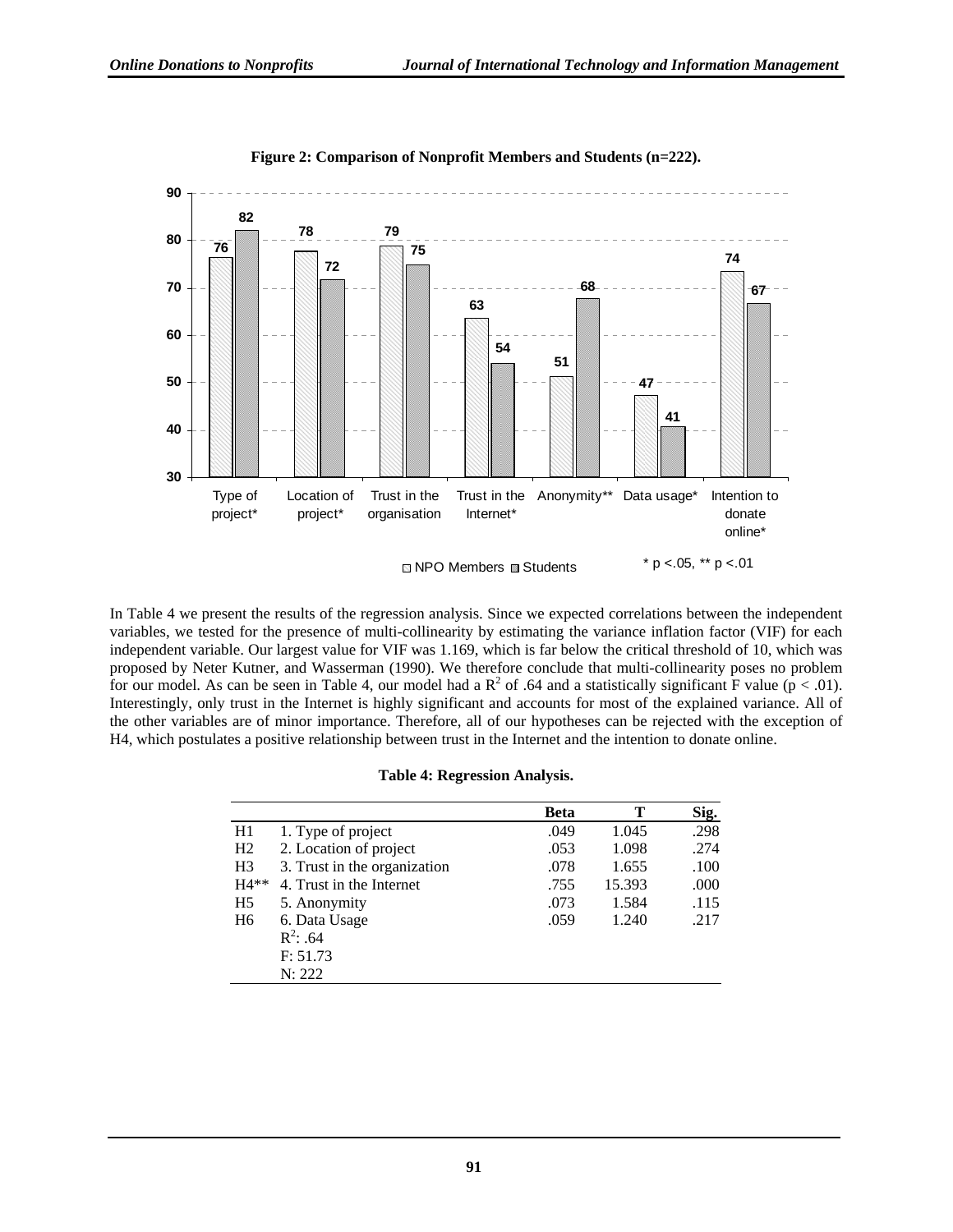## **CONCLUSIONS AND FURTHER RESEARCH**

In this paper we have presented a framework to assess the importance of a number of external factors that may shape users' intention to donate online. We have used survey data to assess the reliability and validity of our scales and to present results that might be of interest to fundraising managers in nonprofit organizations.

As our research has shown, the majority of nonprofit members are already aware of the opportunity to donate online. A comparatively low proportion of those members who did not know about this opportunity are willing to donate online in the future. However, if this donation channel already exists, we recommend that nonprofits strongly point this out to their members either in personal communication or as part of their public fundraising campaigns. Their communication efforts targeted at their supporters should not only convince them of the cause that their donations support but, more importantly, of the convenience and security of online donations in order to turn offline donors into online donors. This saves costs and nonprofits may even be able to benefit financially from the spontaneity associated with the speed of online transactions.

Further, the results of a regression analysis have shown that trust in the Internet is by far the most important factor to explain users' intention to donate online. Other factors, such as the cause, the location of the project, trust in the organization and the desire to remain anonymous turn out to be comparatively unimportant. Given the manifold endeavors that have been undertaken during the past years in order to increase users' trust in Internet payment systems, this result is somehow surprising. Apparently, this is the variable which is the hardest to influence on the part of nonprofits. However, there are various strategies to point out to users that their data is submitted over secure connections. In particular, posting clearly worded, easy to understand privacy policies (Pollach, 2005; Ryker et al., 2005; Meinert et al., 2006) or displaying privacy seals (Kimery & McCord, 2006) may help build trust among potential donors. This is especially important for users that are not Internet-savvy and may not understand complicated technical terms. However, to read a site's privacy policy, potential donors must be enticed to visit the site first. In addition to comprehensible privacy policies, companies may offer more than one payment system to avoid the situation that donors refrain from transmitting money, only because they are not willing to divulge credit card numbers. Other methods include, for example, prepaid electronic money or bank transfers. One possible explanation for the relative unimportance of the other factors might be the influence of the NPO on user attitudes. In many cases, third-party control of nonprofits in the form of seals of approval communicates trustworthiness to donors, signifying that their money is used for the purposes it was collected for and that their personal data is protected. Thus, this blurs the relation between other antecedents and the general attitude toward donating online. Further research is needed to investigate this relation.

Overall, the study suggests that more research and analysis is needed to improve the scales in order to be able to develop a more elaborate model of online fundraising. Furthermore, we have shown that our scales are able to discern among different user groups. Significant differences between the student responses and the nonprofit-member responses have been found concerning their attitudes toward donating online. Although the survey has yielded useful results, the findings are clearly limited in that they include only Austrian respondents, who may not be representative of donors in other countries. Therefore, we explicitly recommend follow-up studies in other countries using different samples. Further research avenues include the combination of our model, which includes various external factors, with the extant literature on intrinsic motives for donations and to assess the importance of demographic and socioeconomic variables. The inclusion of inhibiting variables might lead to the detection of those user groups who refrain from donating online for fear of online fraud or privacy violations. Additionally, the effect of campaigns on the intention to donate online might be of interest to companies which utilize the Internet for online donations.

#### **REFERENCES**

- Amos, O.M. (1982). Empirical Analysis of Motives Underlying Individual Contributions to Charity. *Atlantic Economic Journal* 10, 45-52.
- Andreasen, A.R., & Kotler, P. (2003). *Strategic marketing for nonprofit organizations,* 6th ed. Upper Saddle River, NJ: Prentice Hall.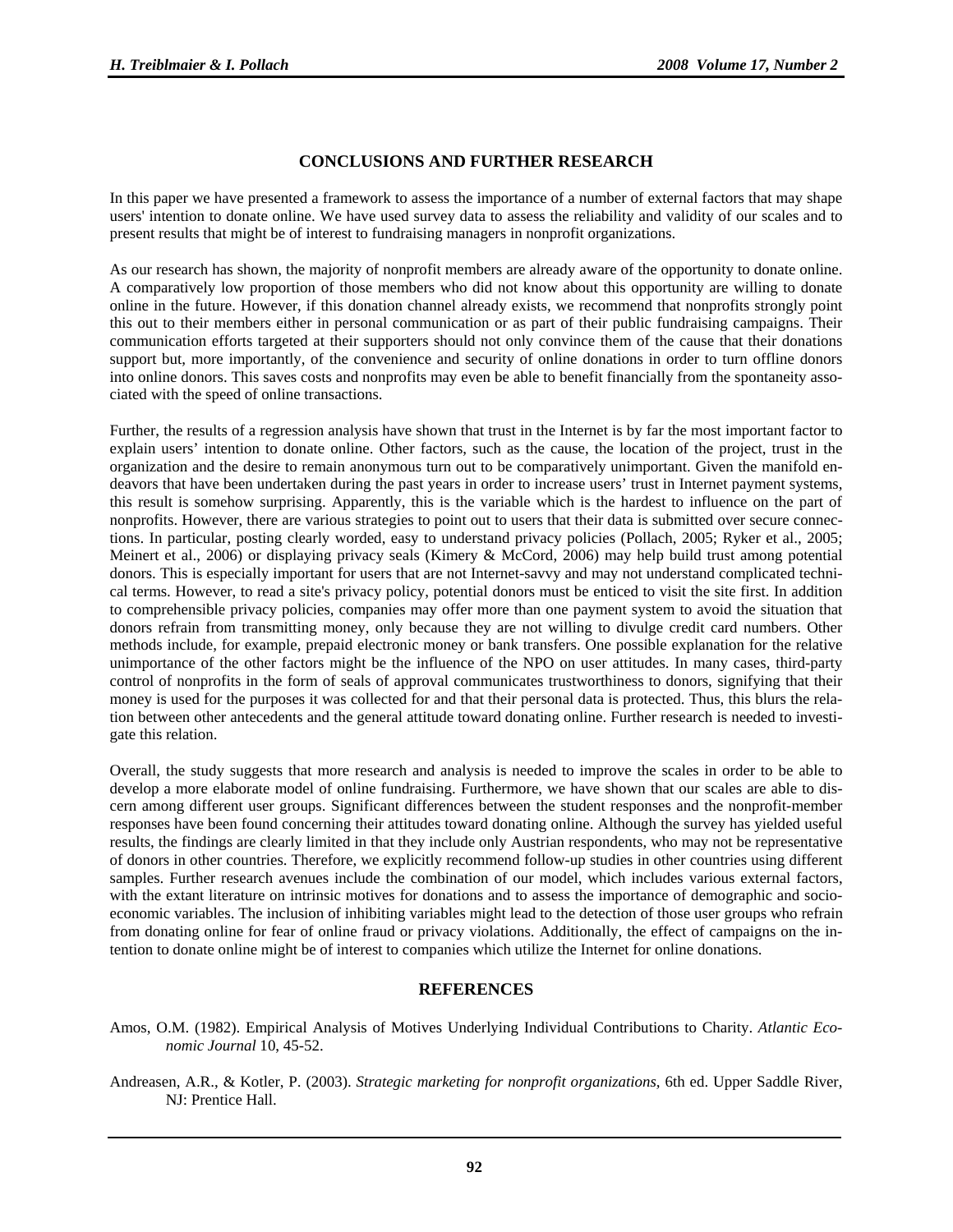- Bennett, R., & Barkensjo, A. (2005). Causes and Consequences of Donor Perceptions of the Quality of the Relationship Marketing Activities of Charitable Organisations. *Journal of Targeting, Measurement and Analysis for Marketing* 13(2), 122-139.
- Bidgoli, H. (2003). An Integrated Model for Improving Security Management in the E-Commerce Environment. *Journal of International Technology and Information Management* 12(2), 119-134.
- Brady, M.K., Noble, C.H., Utter, D.J., & Smith, G.E. (2002). How to Give and Receive: An Exploratory Study of Charitable Hybrids. *Psychology & Marketing* 19(11), 919-944.
- Clarke, R. (1999). Internet Privacy Concerns Confirm the Case for Intervention. *Communications of the ACM* 42(2), 60-67.
- Culnan, M.J. (1993). 'How Did they Get My Name?: An Exploratory Investigation of Consumer Attitudes toward Secondary Information Use. *MIS Quarterly* 17(3), 341-363.
- Dawson, S. (1988). Four Motivations for Charitable Giving: Implications for Marketing Strategy to Attract Monetary Donations for Medical Research. *Journal of Health Care Marketing* 8(2), 31-37.
- Desmet, P., & Feinberg, F.M. (2003). Ask and Ye Shall Receive: The Effect of the Appeals Scale on Consumers' Donation Behaviour. *Journal of Economic Psychology* 24, 349-376.
- Dinev, T., & Hart, P. (2006). An Extended Privacy Calculus Model for E-Commerce Transactions. *Information Systems Research* 17(1), 61-80.
- Edmundson, B. (1986). Who Gives to Charity? *American Demographics*, November, 45-49.
- Frey, B.S., & Meier, S. (2004). Pro-Social Behavior in a Natural Setting. *Journal of Economic Behavior & Organization* 54, 65-88.
- Grace, D., & Griffin, D. (2006). Exploring Conspicuousness in the Context of Donation Behaviour. *International Journal of Nonprofit and Voluntary Sector Marketing* 11(2), 147-154.
- Graeff, T.R., & Harmon, S. (2002). Collecting and Using Personal Data: Consumers' Awareness and Concerns. *The Journal of Consumer Marketing* 19(4/5), 302-318.
- Guy, B.S., & Patton, W.E. (1989). The Marketing of Altruistic Causes: Understanding Why People Help. *The Journal of Consumer Marketing* 6(1), 19-30.
- Hall, H. (2004). Gender Differences in Giving: Going, Going Gone? *New Directions in Philanthropy Fundraising* 43(71), 71-72.
- Hibbert, S., & Horne, S. (1996). Giving to Charity: Questioning the Donor Decision Process. *The Journal of Consumer Marketing* 13(2), 4-13.
- Hooper, P., & Stobart, S. (2003). Using Third-Party Services to Reduce the Development Cost and Improve the Effectiveness of Charity Websites. *International Journal of Nonprofit and Voluntary Sector Marketing* 8(4), 328-336.
- Jackson, T.D. (2001). Young African Americans: A New Generation of Giving Behaviour. *International Journal of Nonprofit and Voluntary Sector Marketing* 6(3), 243- 254.

Kaiser, H.F., & Rice, J. (1974). Little Jiffy, Mark IV. *Educational and Psychological Measurement* 34, 111-117.

Kettinger, W.J., & Lee, C.C. (1999). Replication of Measures of Information Systems Research: The Case of IS SERVQUAL. *Decision Sciences* 30(3), 893-899.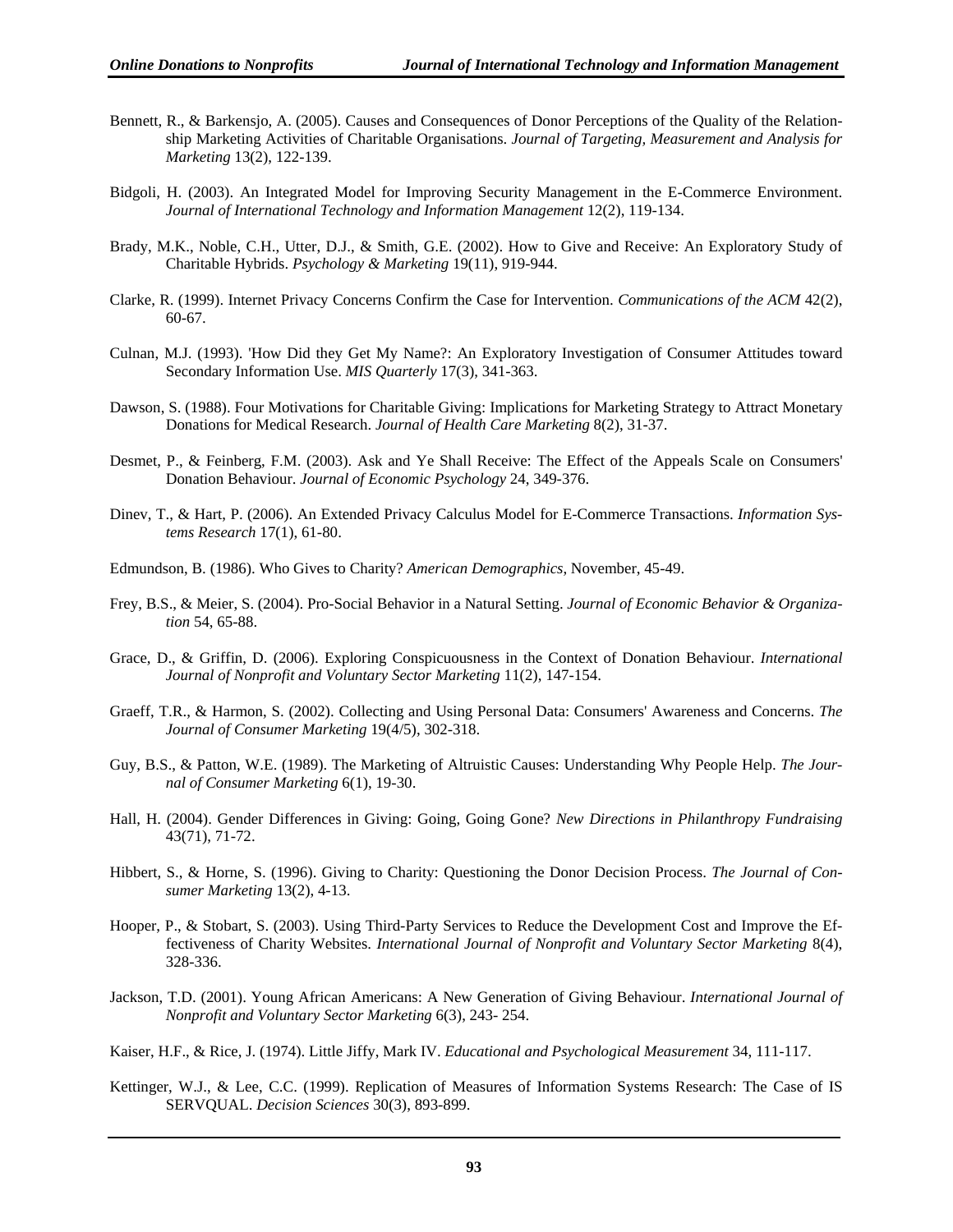- Kimery, K.M., & McCord, M. (2006). Signals of Trustworthiness in E-Commerce: Consumer Understanding of Third-Party Assurance Seals. *Journal of Electronic Commerce in Organizations* 4(4), 52-74.
- Lankford, R.H., & Wycoff, J.H. (1991). Modelling Charitable Giving Using a Box-Cox Standard Tobit Model. *Review of Economics & Statistics* 73, 460-470.
- Lippert, S.K., & Swiercz, P.M. (2007). Personal Data Collection via the Internet: The Role of Privacy Sensitivity and Technology Trust. *Journal of International Technology and Information Management* 16(1), 17-30.
- Loiacono, E.T., & McCoy, S. (2004). Charity Begins at the Homepage: Providing Access to the Web for People with Disabilities. *Communications of the Association for Information Systems* 13, 471-485.
- MacKay, N., Parent, M., & Gemino, A. (2004). A Model of Electronic Commerce Adoption by Small Voluntary Organizations. *European Journal of Information Systems* 13, 147-159.
- Meinert, D.B., Peterson, D.K., Criswell, J.R., & Crossland, M.D. (2006). Privacy Policy Statements and Consumer Willingness to Provide Personal Information. *Journal of Electronic Commerce in Organizations* 4(1), 1-17.
- Mesch, D.J., Rooney, P.M., Steinberg, K.S., & Denton, B. (2006). The Effects of Race, Gender, and Marital Status on Giving and Volunteering in Indiana. *Nonprofit and Voluntary Sector Quarterly* 35(4), 565-587.
- Neter, J., Kutner, M.H., & Wasserman, W. (1990). *Applied linear statistical models.* Burr Ridge: Irwin.
- Nichols J.E. (1992). Targeting Older America. *Fund Raising Management* 23(3), 38-41.
- Nunnally, J.C. (1978). *Psychometric theory*, 2nd ed. New York: McGraw-Hill.
- Oly Ndubisi, N. (2007). E-Commerce Adoption by Non-Profit Organisations: Key Dimensions of Facilitators. *International Journal of Services Technology and Management* 8(1), 2-20.
- Pavlou, P.A., & Gefen, D. (2004). Building Effective Online Marketplaces with Institution-Based Trust. *Information Systems Research* 15(1), 37-59.
- Phelps, J.E., D'Souza, G., & Nowak, G.J. (2001). Antecedents and Consequences of Consumer Privacy Concerns: An Empirical Investigation. *Journal of Interactive Marketing* 15(4), 2-17.
- Pollach, I. (2005). A Typology of Communicative Strategies in Online Privacy Policies: Ethics, Power and Informed Consent. *Journal of Business Ethics* 62(3), 221-235.
- Pollach, I., Treiblmaier, H., & Floh, A. (2005). Online Fundraising for Nonprofit Organizations. *Transactions on Advanced Research* 1(2), 56-62.
- Ryker, R., Khurrum, M., & Bhutta, S. (2005). Online Privacy Policies: An Assessment of the Fortune Global 100. *Journal of International Technology and Information Management* 14(1), 15-24.
- Salisbury, D.W., Pearson, R.A., Pearson, A.W., & Miller, D.W. (2001). Perceived Security and World Wide Web Purchase Intention. *Industrial Management and Data Systems* 101(4), 165-176.
- Sargeant, A. (2001). Fundraising on the Web: Opportunity or Hype? *New Directions for Philanthropic Fundraising* 33, 39-58.
- Sargeant, A., Ford, J.B., & West, D.C. (2006). Perceptual Determinants of Nonprofit giving Behavior, *Journal of Business Research* 59, 155-165.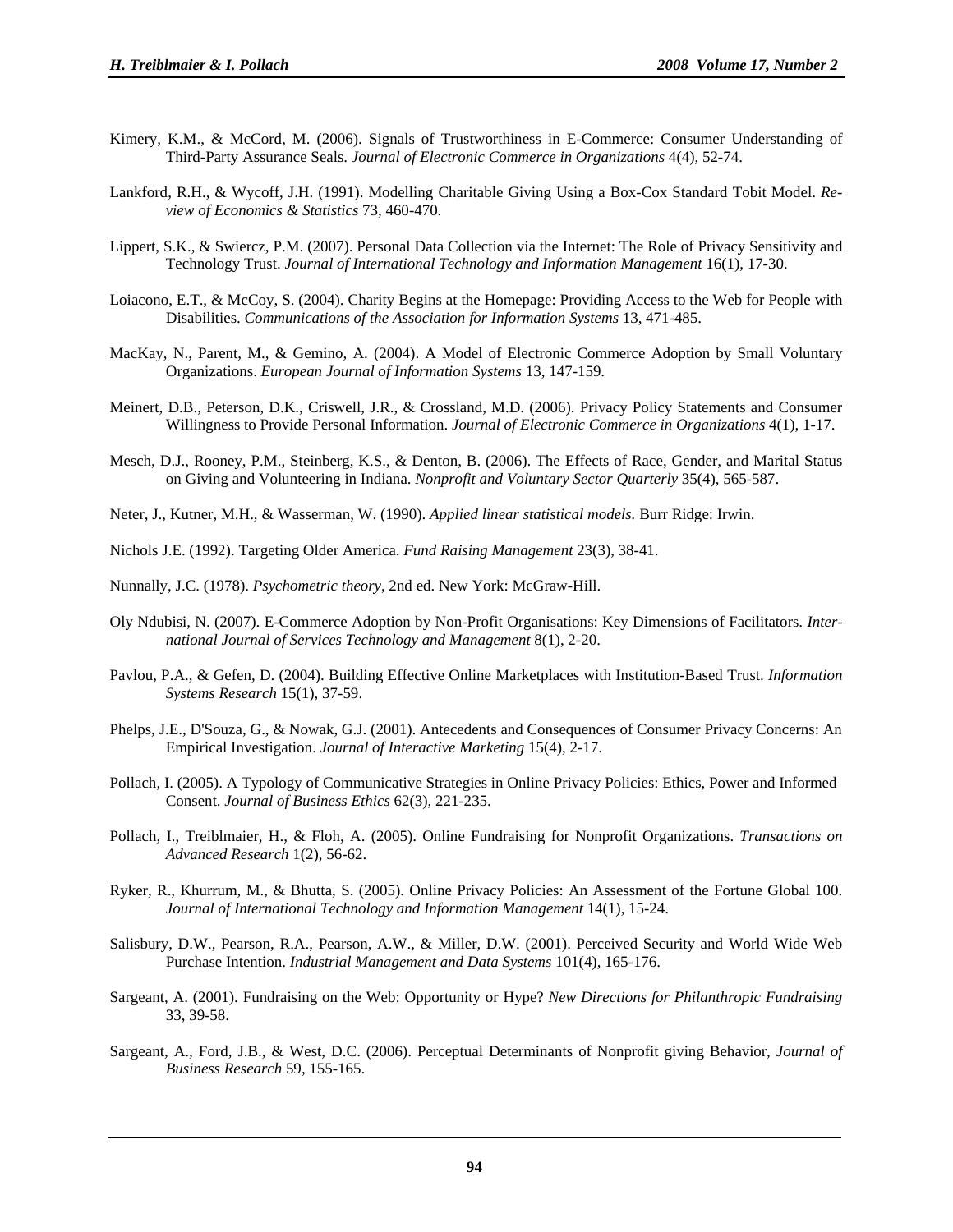- Sargeant, A., West, D.C., & Jay, E. (2007). The Relational Determinants of Nonprofit Web Site Fundraising Effectiveness. *Nonprofit Management & Leadership*, 18(2), 141-156.
- Sawyer, A.G., & Howard, D.J. (1991). Effects of Omitting Conclusions in Advertisements to Involved and Uninvolved audiences. *Journal of Marketing Research* 28(4), 467-474.
- Schlegelmilch, B.B., Love, A., & Diamantopoulos, A. (1997). Responses to Different Charity Appeals: The Impact of Donor Characteristics on the Amount of Donations. *European Journal of Marketing* 31(8), 548-560.
- Shelley, L. & Polonsky, M.J. (2002). Do Charitable Causes Need to Segment their Current Donor Base on Demographic Factors?: An Australian Examination. *[International Journal of Nonprofit and Voluntary Sector](http://www.ingentaconnect.com/content/jws/vsm;jsessionid=o1qkrp92hwun.victoria)  [Marketing](http://www.ingentaconnect.com/content/jws/vsm;jsessionid=o1qkrp92hwun.victoria)* 7(1), 19-29.
- Tan, F.B. & Sutherland, P. (2004). Online Consumer Trust: A Multi-Dimensional Model. *Journal of Electronic Commerce in Organizations* 2(3), 40-58.
- Te'eni, D., & Young, D.R. (2003). The Changing Role of Nonprofits in the Network Economy. *Nonprofit and Voluntary Sector Quarterly* 32, 397- 414.
- Torkzadeh, G., & Dhillon, G. (2002). Measuring Factors that Influence the Success of Internet Commerce. *Information Systems Research* 13(2), 187-204.
- Treiblmaier, H., Pinterits, A., & Floh, A. (2004). Antecedents of the Adoption of E-Payment Services in the Public Sector. *Proceedings of the International Conference on Information Systems*, 65-76.
- Treiblmaier, H., Pollach, I., Floh, A. & Kotlowski, M. (2004). A Conceptual Framework for E-Branding Strategies in the Non-Profit Sector. *Journal of International Technology and Information Management* 13(3), 143-156.
- Webb, D.J., Green, C.L., & Brashear, T.G. (2000). Development and Validation of Scales to Measure Attitudes Influencing Monetary Donations to Charitable Organizations. *Academy of Marketing Science* 28(2), 299-309.
- Waters, R.D. (2007). Nonprofit Organizations' Use of the Internet. A Content Analysis of Communication Trends on the Internet Sites of the Philanthropy 400. *Nonprofit Management & Leadership* 18(1), 59-76.
- Wenham, K., Stephens, G. & Hardy R. (2003). The Marketing Effectiveness of UK Environmental Charity Websites Compared to Best Practice. *International Journal of Nonprofit and Voluntary Sector Marketing* 8(3), 213- 223.

Zaichkowsky J. (1985). Measuring the Involvement Construct. *Journal of Consumer Research* 12, 341-352.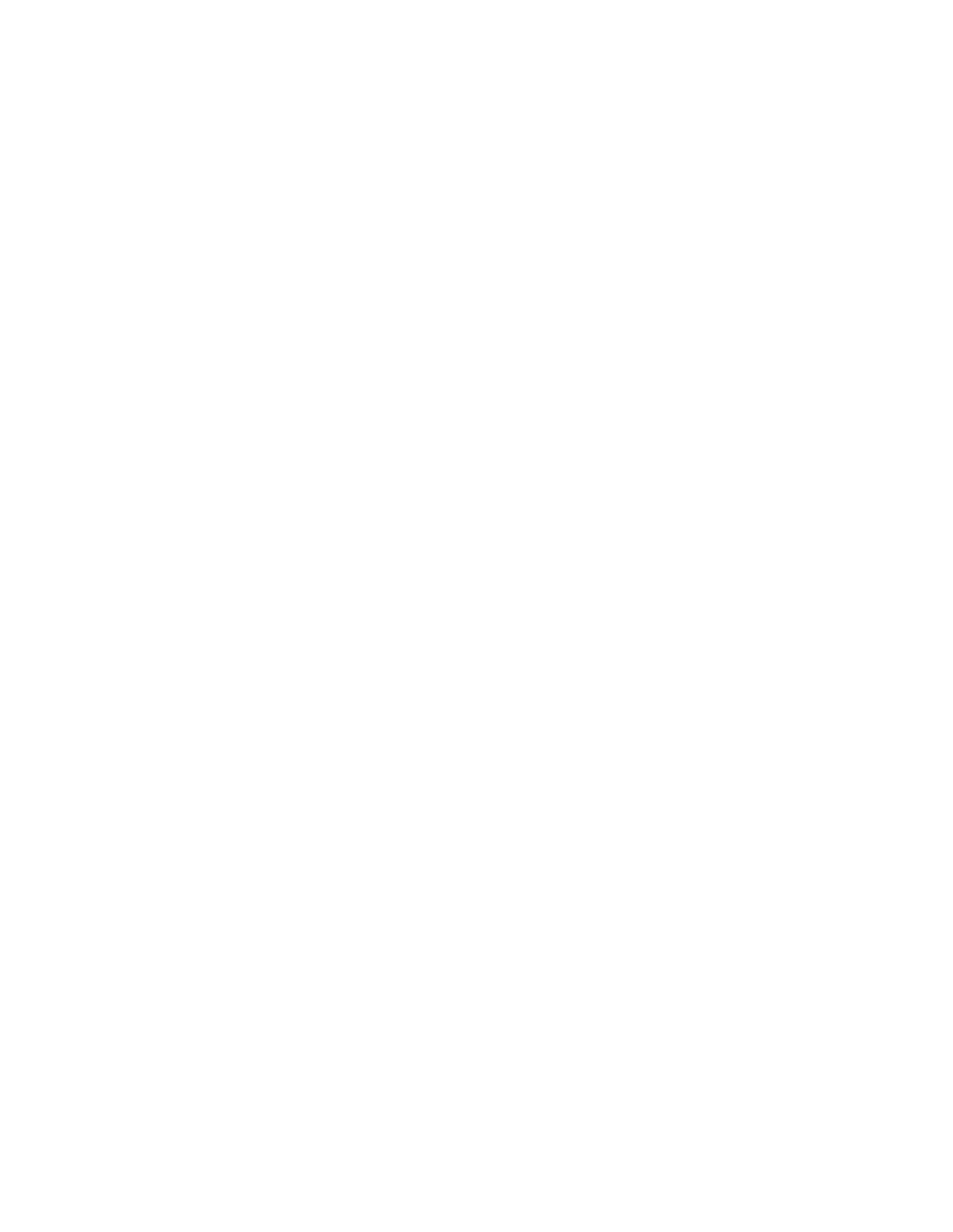## **APPENDIX**

Questionnaire Items and Factor Loadings

|                                                                                                                    |      |                |      | <b>Components</b> |         |         |
|--------------------------------------------------------------------------------------------------------------------|------|----------------|------|-------------------|---------|---------|
|                                                                                                                    | 1    | $\overline{2}$ | 3    | 4                 | 5       | 6       |
| Type of project                                                                                                    |      |                |      |                   |         |         |
| If I donate to support a nonprofit organization, I don't care<br>for which project they use my money*              |      |                |      | $-.828$           |         |         |
| I prefer donating for a particular project to making dona-<br>tions that are not earmarked                         |      |                |      | .835              |         |         |
| <b>Location of project</b>                                                                                         |      |                |      |                   |         |         |
| It is important to me that my donation supports a good<br>cause in Austria*                                        |      |                |      |                   | $-.724$ |         |
| I donate to nonprofit organizations even if they use these<br>funds for projects abroad                            |      |                |      |                   | .808    |         |
| Trust in the Organization (based on Torkzadeh et al.,<br>2002; Pavlou et al. 2004)                                 |      |                |      |                   |         |         |
| It is important to me that external supervisory bodies audit<br>the organization's use of donations                |      | .480           |      |                   |         | $-.437$ |
| I only donate to nonprofit organizations if they have a<br>proven track record                                     |      | .726           |      |                   |         |         |
| How important are the following criteria to you when do-<br>nating online: The organization is well known          |      | .751           |      |                   |         |         |
| How important are the following criteria to you when do-<br>nating online: The organization has a good reputation  |      | .871           |      |                   |         |         |
| Trust in the Internet (based on Salisbury et al., 2001)                                                            |      |                |      |                   |         |         |
| In my opinion the Internet is a secure medium for transmit-<br>ting payment details                                | .752 |                |      |                   |         |         |
| It is easer for me to donate via the Internet than remitting<br>money via bank transfer                            | .787 |                |      |                   |         |         |
| <b>Anonymity</b>                                                                                                   |      |                |      |                   |         |         |
| I prefer to remain anonymous when donating online                                                                  |      |                | .926 |                   |         |         |
| I prefer to remain anonymous when making donations of<br>any kind                                                  |      |                | .932 |                   |         |         |
| Data Usage (based on Graeff et al., 2002)                                                                          |      |                |      |                   |         |         |
| I believe that legal regulations pertaining to the use of<br>credit card information are sufficient                |      |                |      |                   |         | .719    |
| In my opinion donors are well informed how nonprofit<br>organizations use the data they collect about their donors |      |                |      |                   |         | .727    |
| <b>Attitude toward Donating Online (based on Treiblmaier</b><br>et al., 2004; Sawyer et al., 1991)                 |      |                |      |                   |         |         |
| Donating online is generally problematic - unproblematic                                                           | .853 |                |      |                   |         |         |
| Donating online is generally not secure – secure                                                                   | .819 |                |      |                   |         |         |
| Donating online generally takes a lot of time – saves time                                                         | .682 |                |      |                   |         |         |
| Donating online is generally inconvenient - convenient                                                             | .716 |                |      |                   |         |         |

Reverse Coded